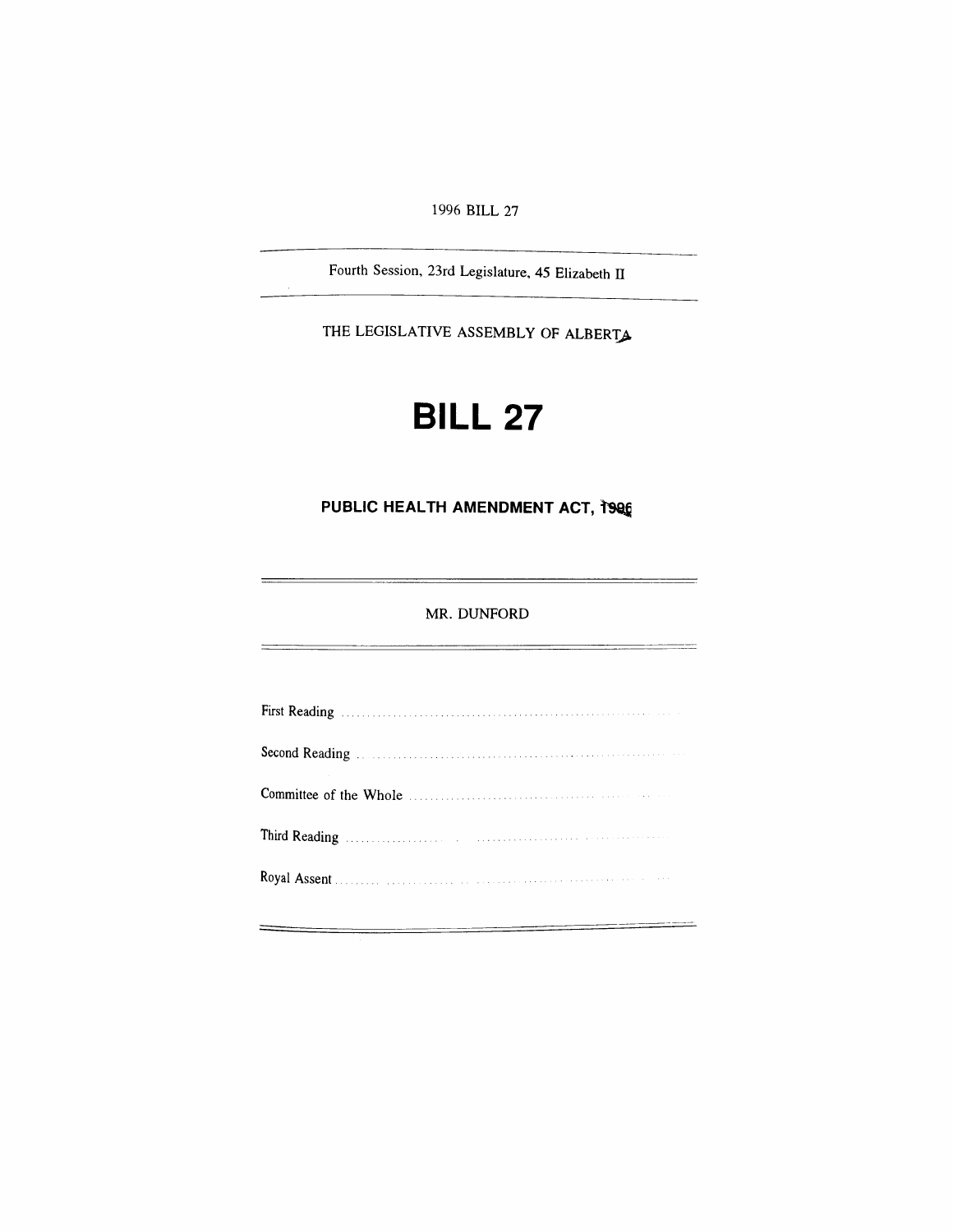*Bill 27 Mr. Dunford*

# *BILL 27*

*1996*

#### *PUBLIC HEALTH AMENDMENT ACT, 1996*

*(Assented to , 1996)*

*HER MAJESTY, by and with the advice and consent of the Legislative Assembly of Alberta, enacts as follows:*

- *Amends SA 1995 cP-27.1*
	- *<sup>1</sup> The Public Health Act is amended by this Act.*
	- *2 Section <sup>1</sup> is amended*
		- *(a) by repealing clause (c.1) and substituting the following:*
			- *(c.1) "community health nurse" means a registered nurse as defined in the Nursing Profession Act who is employed or engaged by a regional health authority or a provincial health board established under the Regional Health Authorities Act or the Department to provide public health services;*
		- *(b) by adding the following after clause (i):*
			- *(i.01) "health region" means a health region established under the Regional Health Authorities Act;*
		- *(c) by repealing clause (n.1);*
		- *(d) in clause (o) by striking out "health unit" and substituting "regional health authority";*
		- *(e) by adding the following after clause (v):*
			- *(v.1) "regional health authority" means a regional health authority established under the Regional Health Authorities Act;*
		- *(f) by adding the following before clause (w):*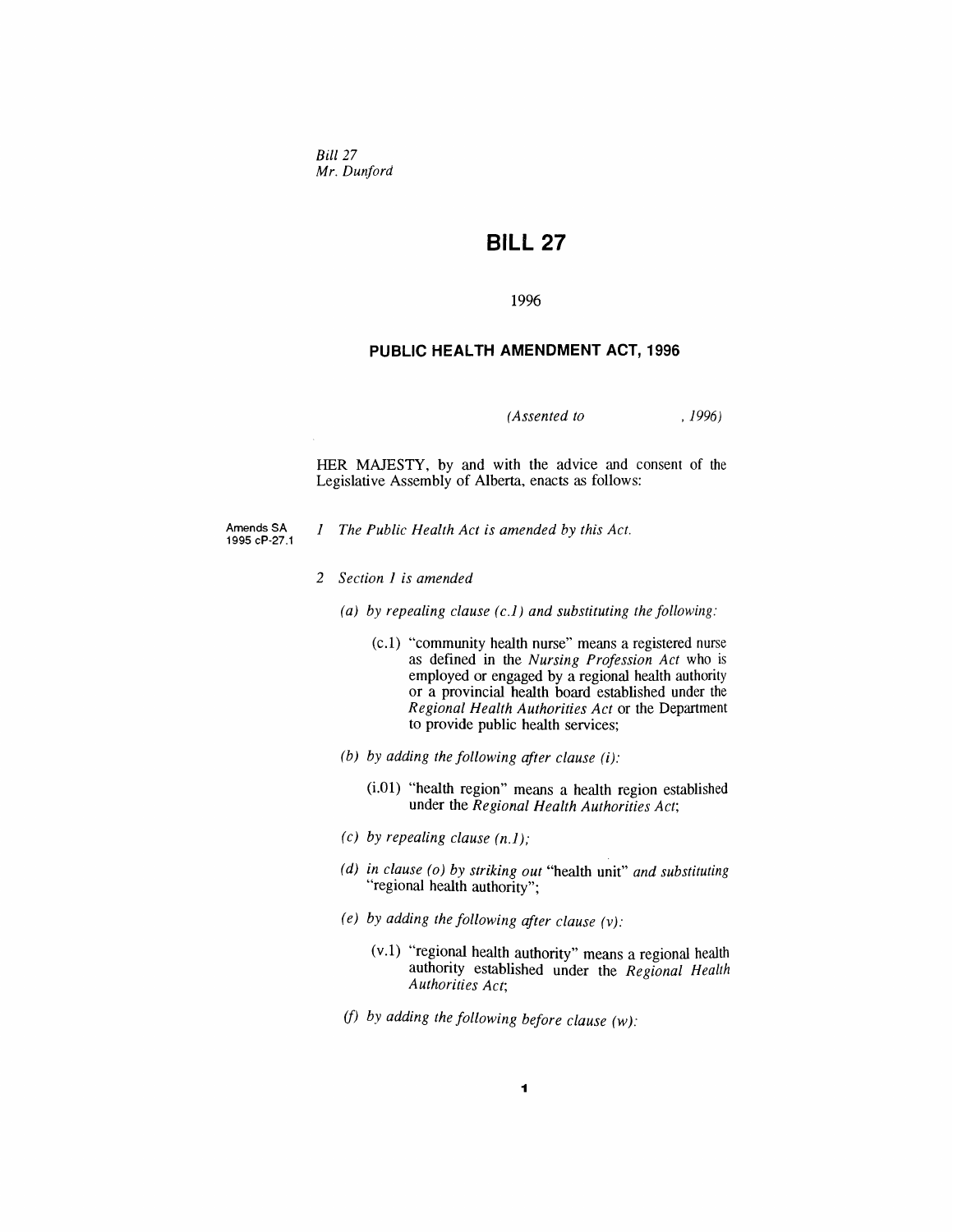# *Explanatory Notes*

- *<sup>1</sup> Amends chapter P-27.1 of the Statutes of Alberta, 1984.*
- *2 Section <sup>1</sup> presently reads in part:*
	- *<sup>1</sup> In this Act,*
		- *(c.1) "community health nurse" means a registered nurse who is employed by a local board or in the Department;*
		- *(n.1) "local board" means a local board of a health unit appointed under this Act;*
			- *(o) "medical officer ofhealth" means a physician appointed by a health unit or designated by the Minister under this Act as a medical officer of health;*
			- *(x) "sexually transmitted diseases clinic" means a clinic operated by the Minister or a local board for the purposes of prevention and treatment of sexually transmitted diseases;*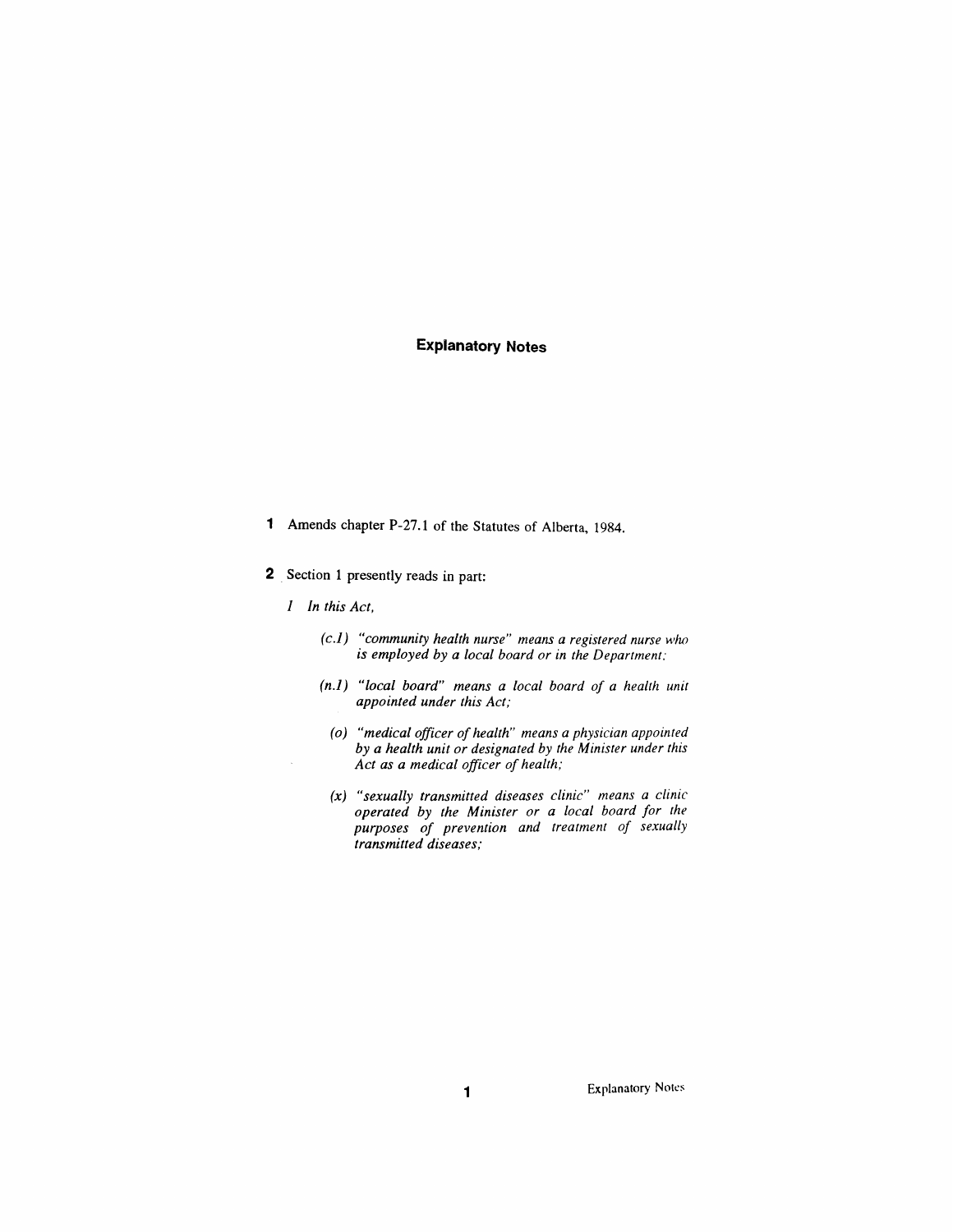- *(v.2) "registered nurse providing extended health services" means a registered nurse as defined in the Nursing Profession Act who is employed or engaged by a regional health authority or a provincial health board established under the Regional Health Authorities Act or the Department to provide the extended health services referred to in section 21;*
- *(g) in clause (x) by striking out "local board" and substituting "regional health authority".*
- *3 Section 1.1 is repealed.*

*4 The heading "HEALTH UNITS" preceding section 7 is struck out and the heading "ADMINISTRATION" is substituted.*

*5 Sections 7 to 16 are repealed.*

*6 Section 17 is repealed and the following is substituted:*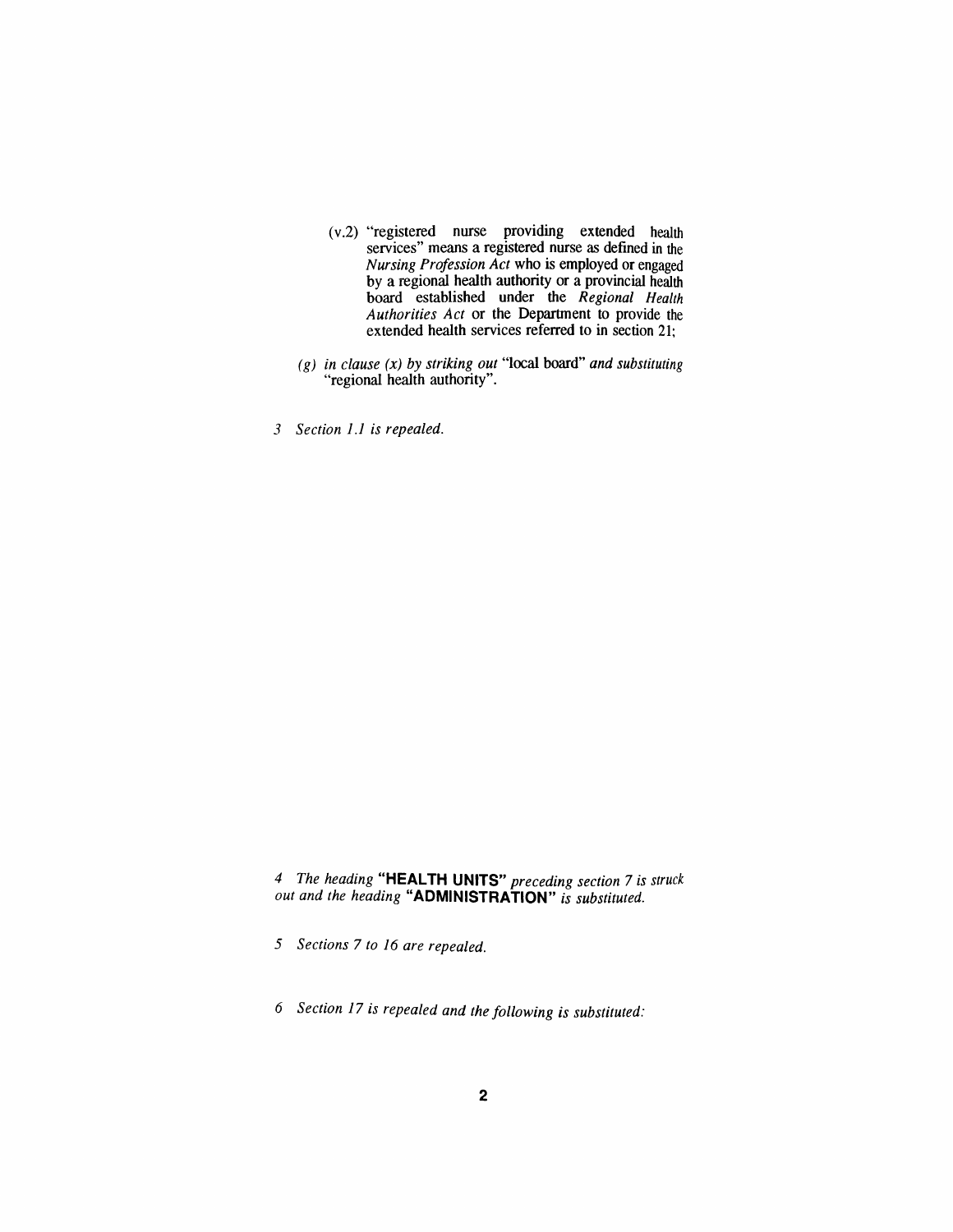*3 Section 1.1 presently reads:*

*1.1(1) Where a health unit is disestablished under section 10(2) and the health unit is located in a health region under the Regional Health Authorities Act, then, subject to the regulations under subsection (2), for the purpose of administering this Act in that part of the health region that formerly constituted the health unit, the regional health authority has the power, authority and jurisdiction and is subject to the duties and obligations that the local board of the health unit had and was subject to.*

- *(2) The Lieutenant Governor in Council may make regulations*
	- *(a) providing for the non-application of provisions of this Act or the regulations under it in a case where subsection (1) applies,*
	- *(b) varying the application of provisions of this Act or the regulations under it in a case where subsection (1) applies, and*
	- *(c) respecting any other matters the Lieutenant Governor in Council considers necessary in a case where subsection (1) applies*

*for the purposes offacilitating the administration of this Act in suc<sup>h</sup> a case.*

*4 New heading.*

*5 Repeal of spent provisions authorizing the establishment of health units and the appointment of local boards.*

*6 Section 17 presently reads:*

*17(1) A local board shall*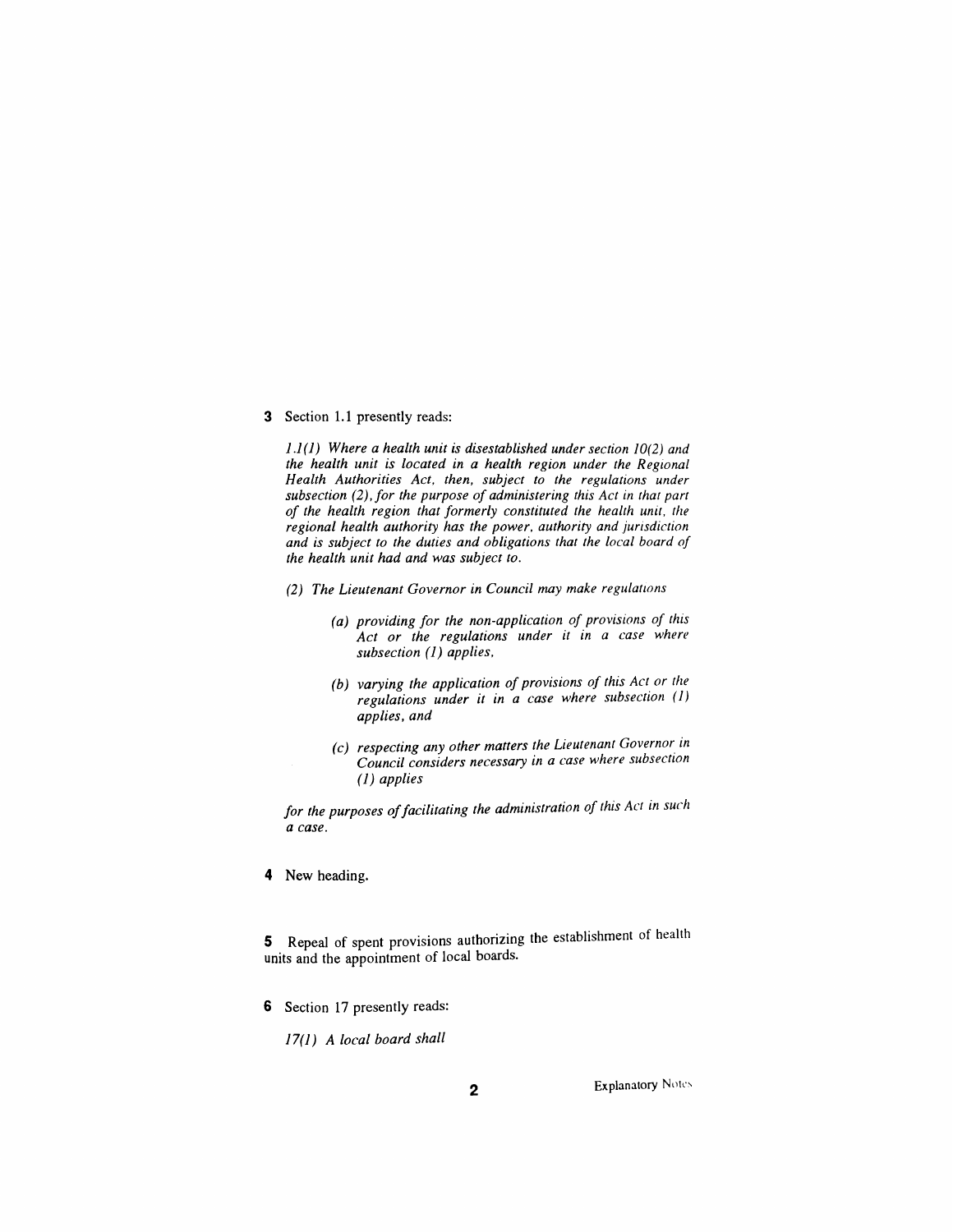*Staff 17(1) A regional health authority shall appoint a person as a medical officer of health and persons as executive officers for the regional health authority for the purpose of carrying out this Act and the regulations.*

> *(2) The Minister may appoint a person as a medical officer of health for a regional health authority if the regional health authority fails to do so.*

*7 Sections 18 and 19 are repealed.*

*8 Section 20 is repealed and the following is substituted:*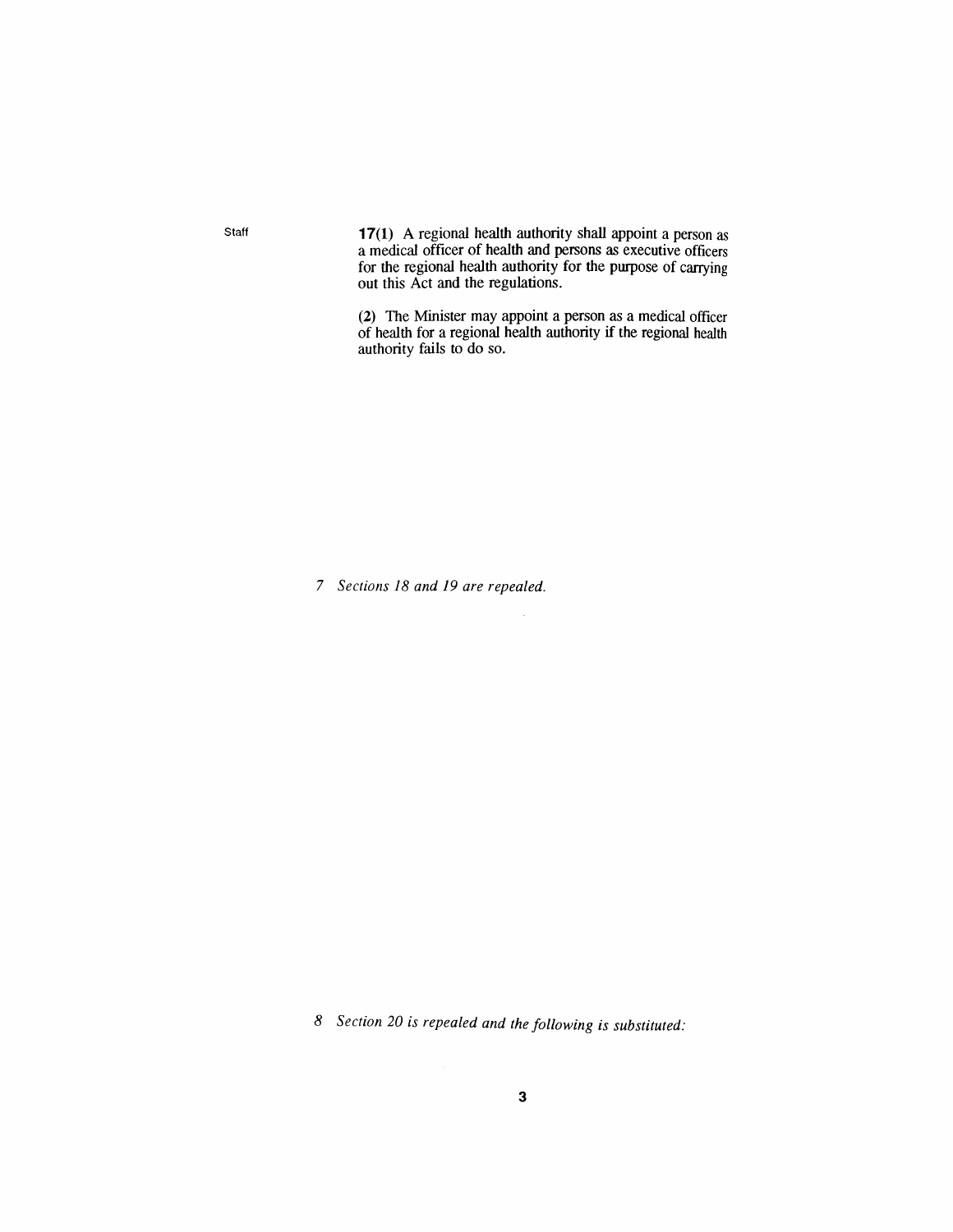- *(a) provide the office accommodation and equipment requiredfor the work of the health unit;*
- *(b) determine the location of the office or offices of the staff <sup>o</sup>f the health unit;*
- *(c) employ the staff requiredfor the operation of the health unit;*
- *(d) appoint as a member of its staff a medical officer of health;*
- *(e) designate members of its staff as executive officers for the purpose of carrying out this Act and the regulations;*
- *(f) designate a member of its staff as chief executive officer of the health unit, who is responsible to the local board for the management and administration of the health programs and services and the business affairs of the local board;*
- *(g) do all things necessary to administer the health unit.*

*(2) The Minister may appoint a medical officer of health as an employee of a local board if the local boardfails to do so.*

*7 Sections 18 and 19 presently read:*

*18 A local board may delegate to any of its employees or officers any ofthe powers, duties andfunctions of the local board relative to the provision of the services, supplies, equipment and care referred to in section 20.*

- *19(1) A local board*
	- *(a) may make application to the pension board or Minister charged with the administration of the appropriate pension plan for pension coverage under the appropriate pension plan for its staff, and*
	- *(b) is authorized to make the appropriate employer contributions to the plan.*

*(2) For the purposes of this section, "appropriate pension plan" means*

- *(a) the Local Authorities Pension Plan, the Management Employees Pension Plan or the Public Service Pension Plan, or*
- *(b) a pension plan designated by the Lieutenant Governor in Council as an appropriate pension plan.*
- *8 Section 20 presently reads:*
	- *20 A local board*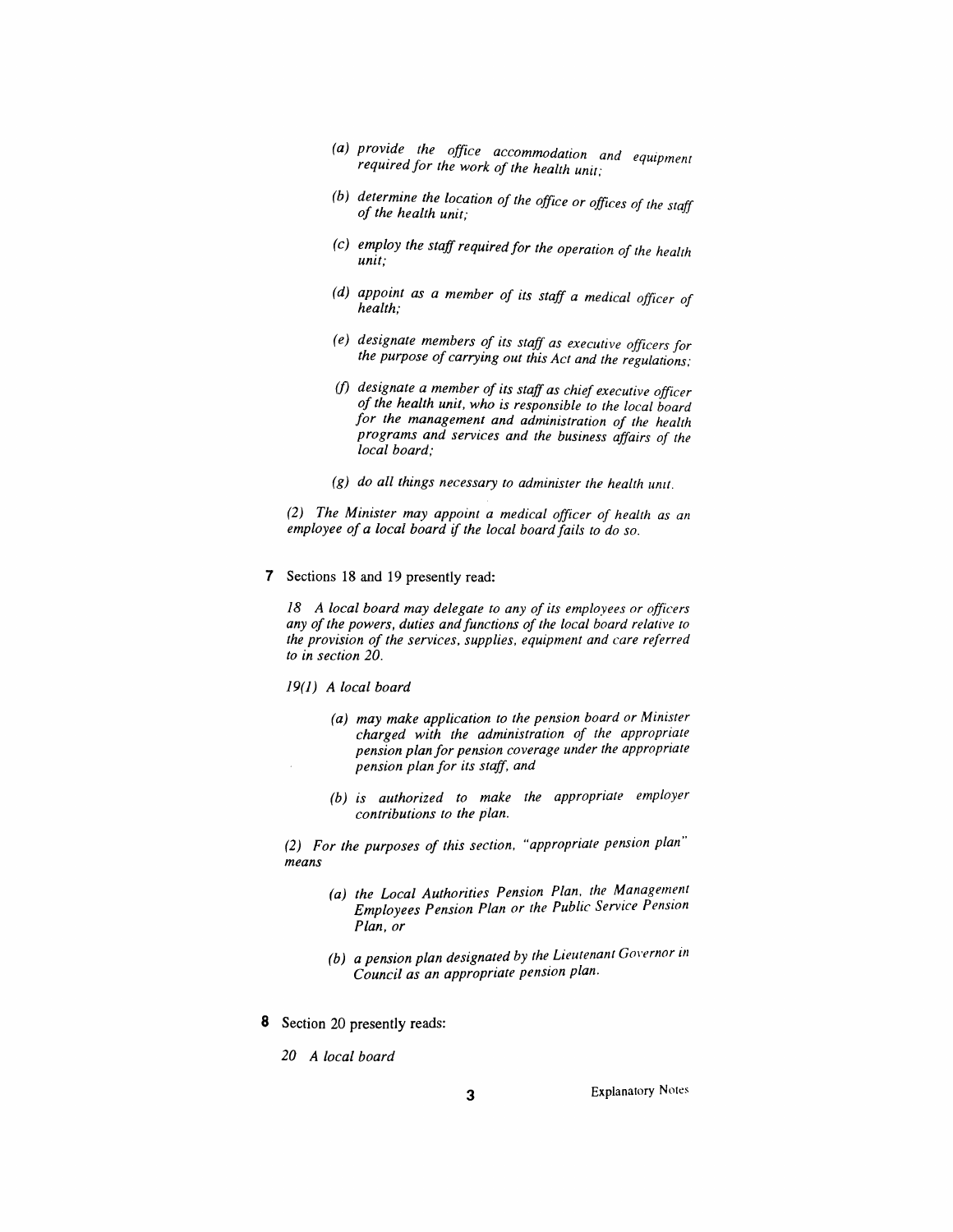*Provision of services by RHA*

*20 A regional health authority shall provide the health promotional, preventive, diagnostic, treatment, rehabilitative and palliative services, supplies, equipment and care that the regulations require it to provide.*

#### *9 Section 21 is repealed and the following is substituted:*

*Extended health services*

*21 Notwithstanding the Medical Profession Act and the Pharmaceutical Profession Act, a registered nurse providing extended health services may provide the extended health services permitted under the regulations.*

## *10 Section 22 is repealed and the following is substituted:*

*Provision of services by Minister*

*22 The Minister may provide to any person any health promotional, preventive, diagnostic, treatment, rehabilitative or palliative services, supplies, equipment and care and any drugs, medicines and biological agents prescribed in the regulations.*

*11 The heading "PART 2.1 FOUNDATIONS" preceding section 22.1 and sections 22.1 to 22.9 are repealed.*

*12 The heading "PART 3 ADMINISTRATION" preceding section 23 is repealed.*

*13 Section 23 is amended*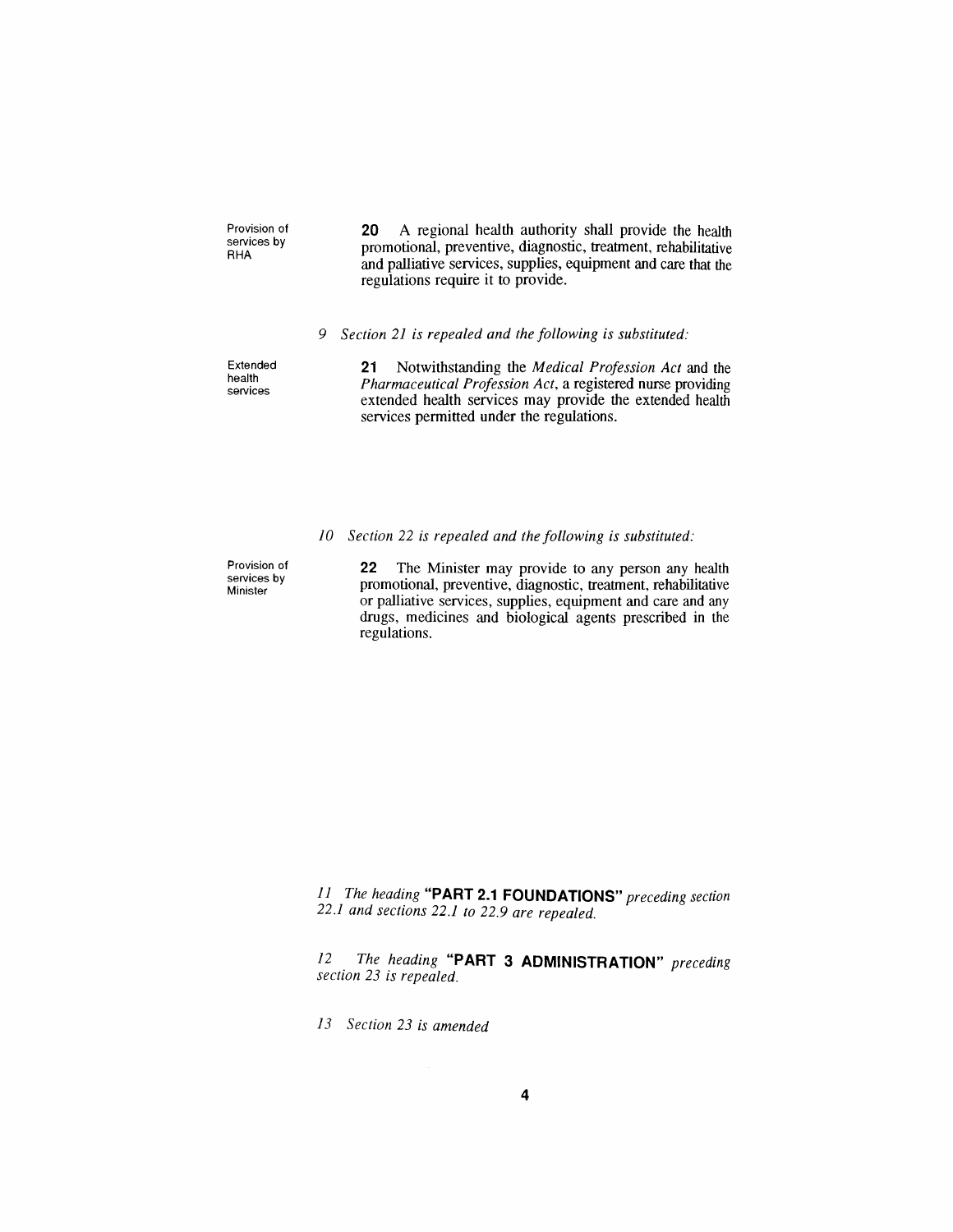- *(a) shall provide the health promotional, preventive, <sup>d</sup>iagnostic, treatment, rehabi<sup>l</sup>itative and palliative services, supplies, equipment and care that the regulations require it to provide, and*
- *(b) may provide any other health promotional, preventive diagnostic, treatment, rehabilitative and palliative services, supplies, equipment and care that the regulations permit it to provide.*
- *9 Section 21 presently reads:*

*21(1) Notwithstanding the Medical Profession Act and the Pharmaceutical Association Act, a community health nurse may provide preventive, treatment and emergency services permitted in the regulations.*

*(2) No liability attaches to a community health nurse by reason of any act done or omitted by the nurse in goodfaith in performing, in accordance with the regulations, any preventive, treatment or emergency services permitted in the regulations.*

*10 Section 22 presently reads:*

*22(1) The Minister may provide to residents ofAlberta any of the health promotional, preventive, diagnostic, treatment, rehabilitative or palliative services, supplies, equipment or care prescribed in the regulations to be provided by a local board*

- *(a) where there is no health unit established in that area, or*
- *(b) where there is a health unit established but the local board is unable to provide the services, supplies, equipment or care to the standards prescribed in the regulations.*

*(2) The Minister may provide to any person any health promotional, preventive, diagnostic, treatment, rehabilitative or palliative services, supplies, equipment and care and any drugs, medicines and biological agents prescribed in the regulations, other than services, supplies, equipment, care, drugs, medicines or biological agents provided for under the Alberta Health Care Insurance Act or the Hospitals Act.*

*11 Repeal of spent provisions authorizing the establishment of foundations.*

- *12 Repeal of unnecessary heading.*
- *13 Section 23 presently reads in part:*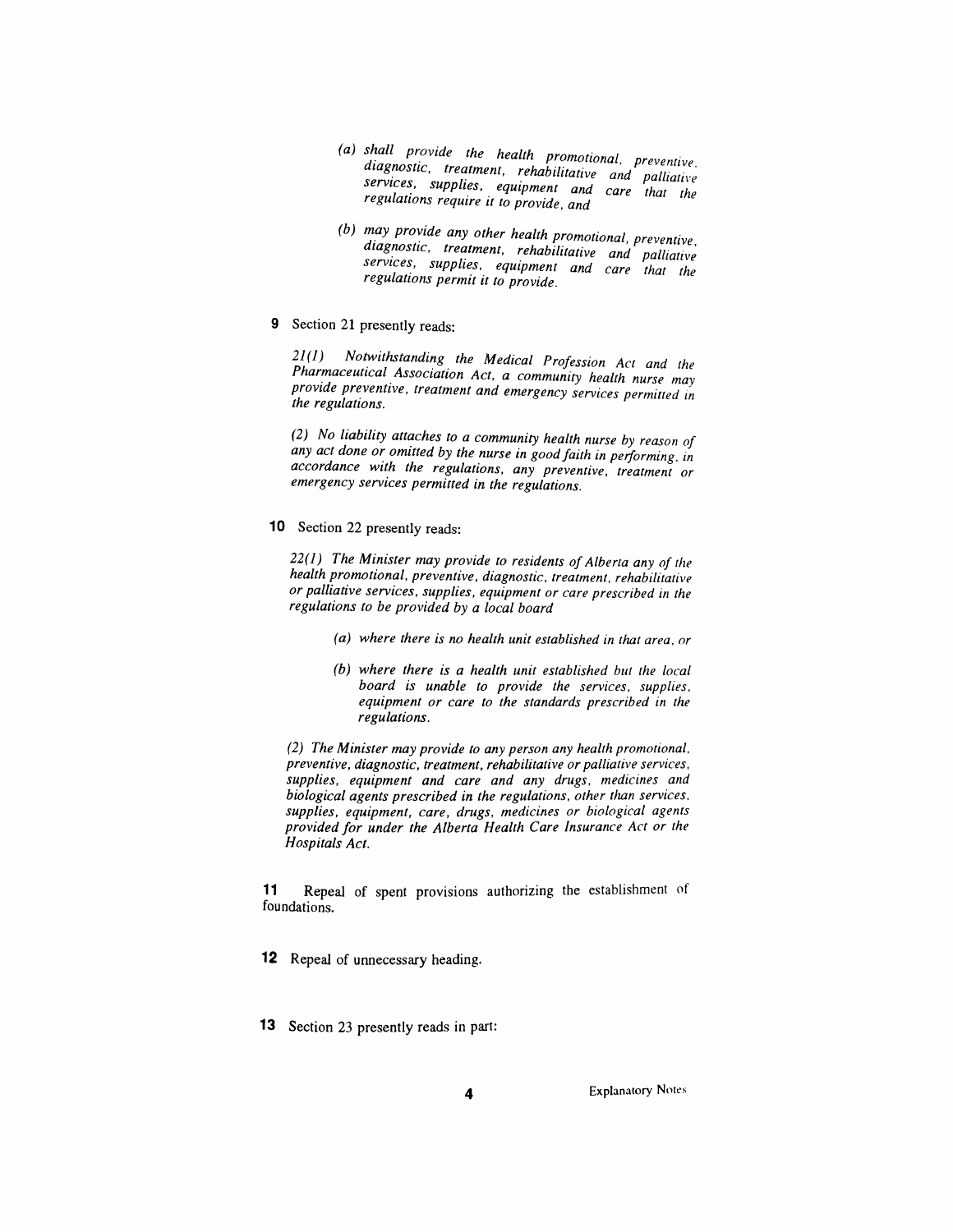- *(a) by repealing subsection (1);*
- *(b) in subsection (2) by striking out "employed by the Department".*
- *14 Sections 24 to 29 are repealed.*
- *15 Section 30 is repealed and the following is substituted:*

*Inspection by Minister*

*30 The Minister and employees of the Government authorized by the Minister for the purpose may*

- *(a) make inquiries into the management and affairs of a regional health authority,*
- *(b) enter and inspect any place under the jurisdiction of a regional health authority, and*
- *(c) examine the records of a regional health authority*

*for the purpose of verifying the accuracy of reports and ensuring that this Act and the regulations are complied with.*

*16 Section 35 is amended by striking out "health unit" wherever it occurs and substituting "health region" and by striking out "local board" and substituting "regional health authority".*

*17 Section 38 is amended by striking out "local board" and substituting "regional health authority" and by striking out "health unit" and substituting "health region".*

*18 Section 39(1) and (2) are amended by striking out "health unit" and substituting "health region".*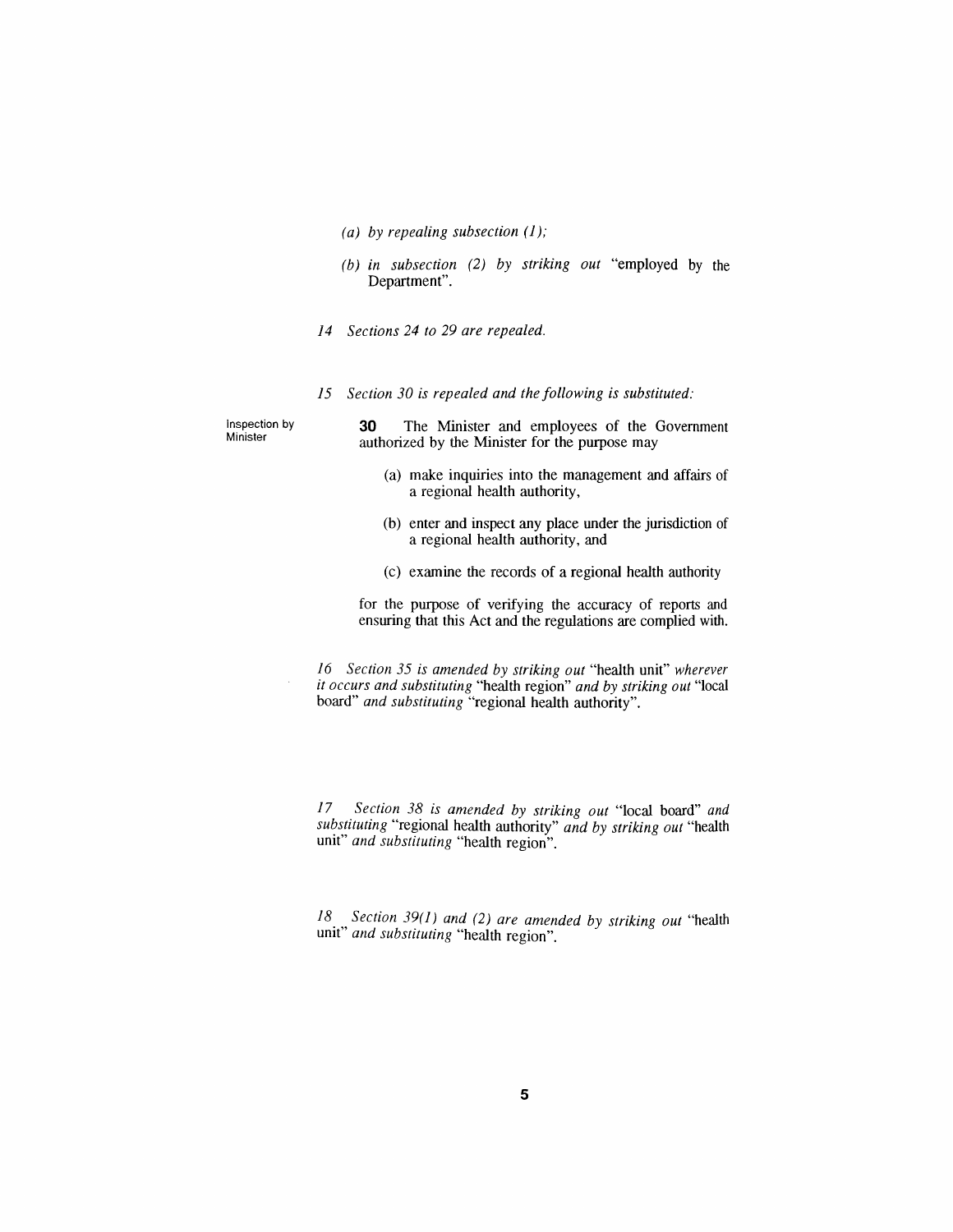*23(1) The Minister may in writing delegate any power, duty or function conferred or imposed on him by this Act or the regulations, except the power to make regulations, to a local board, an employee in the Department or a member, officer or employee of an agent of the Crown in right ofAlberta.*

*(2) The Minister may designate a physician employed by the Department as a medical officer of health for the purpose ofPart 4.*

*14 Repeal of sections made unnecessary by Regional Health Authorities Act and Government Organization Act.*

*15 Section 30 presently reads:*

*30 The Minister and employees of the Government authorized by the Ministerfor the purpose may make inquiries into the management and affairs of a health unit, may visit and inspect a health unit and may examine the records of a health unitfor the purpose of verifying the accuracy of reports and ensuring that this Act and the regulations are complied with.*

#### *16 Section 35 presently reads:*

*35 Where a medical officer of health receives notification of <sup>a</sup> suspected case of a communicable disease referred to in section 31(1) that occurs outside the boundaries of the health unit, he shall immediately notify the medical officer of health of the local board of the health unit in which the case occurred.*

*17 Section 38 presently reads:*

*38 A local board shall submit to the Director a weekly summary in the prescribedform ofall cases of communicable disease referred to in section 31 occurring within the health unit.*

#### *18 Section 39 presently reads:*

*39(1) A medical officer of health who knows of or has reason to suspect the existence of a communicable disease within <sup>t</sup>he boundaries of the health unit in which he has jurisdiction may*

*(a) initiate an investigation to determine whether any action is necessary to protect the public health, and*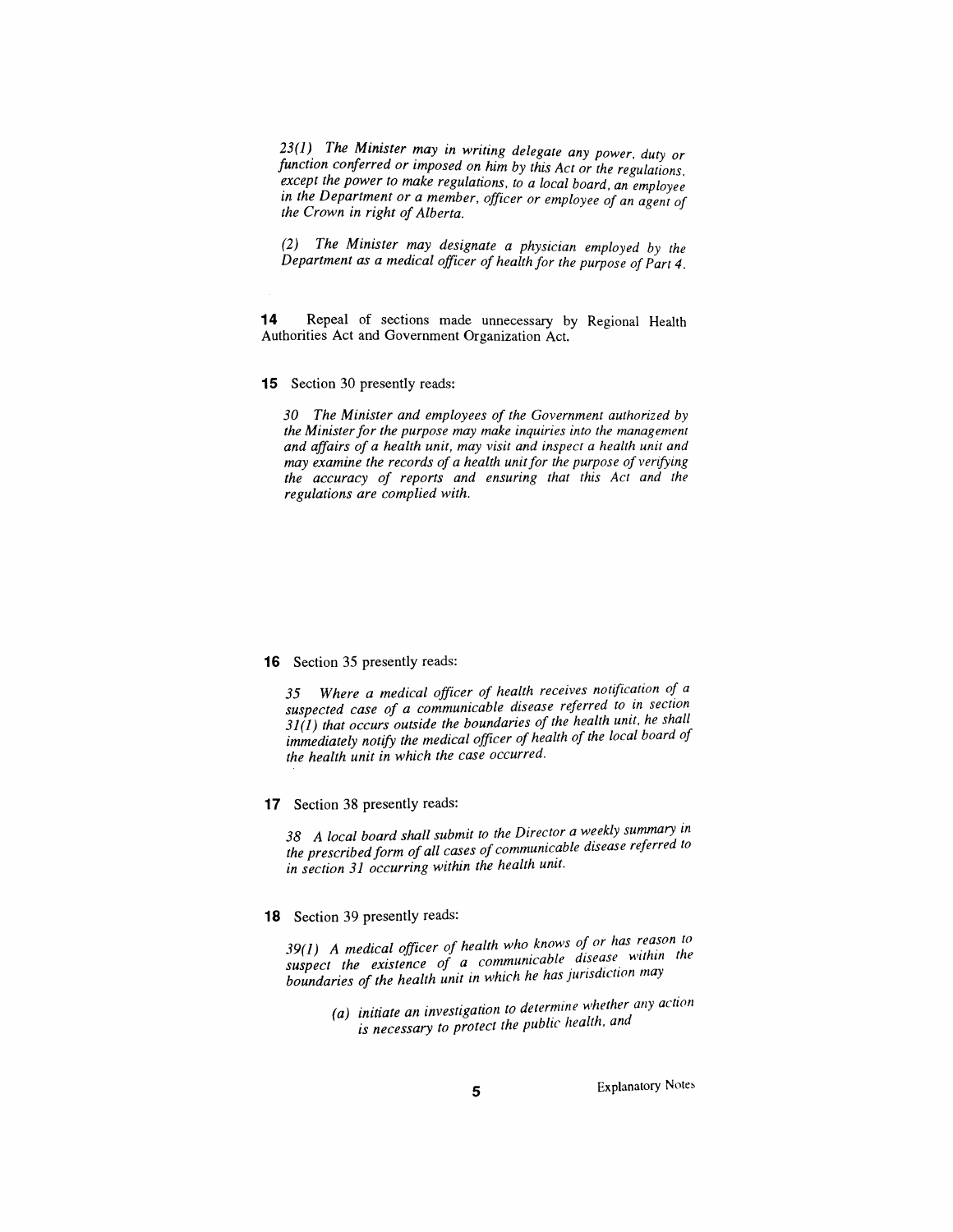*19 Section 46 is amended by striking out "local board of the health unit" and substituting "regional health authority of the health region".*

*20 Section 47(2)(a) is amended by striking out "notwithstanding the rated bed capacity of the hospital,".*

## *21 Section 49 is amended*

- *(a) in subsection (1) by striking out "or community health nurse" wherever it occurs and substituting ", community health nurse or registered nurse providing extended health services";*
- *(b) in subsection (4) by striking out "health unit" and substituting "health region".*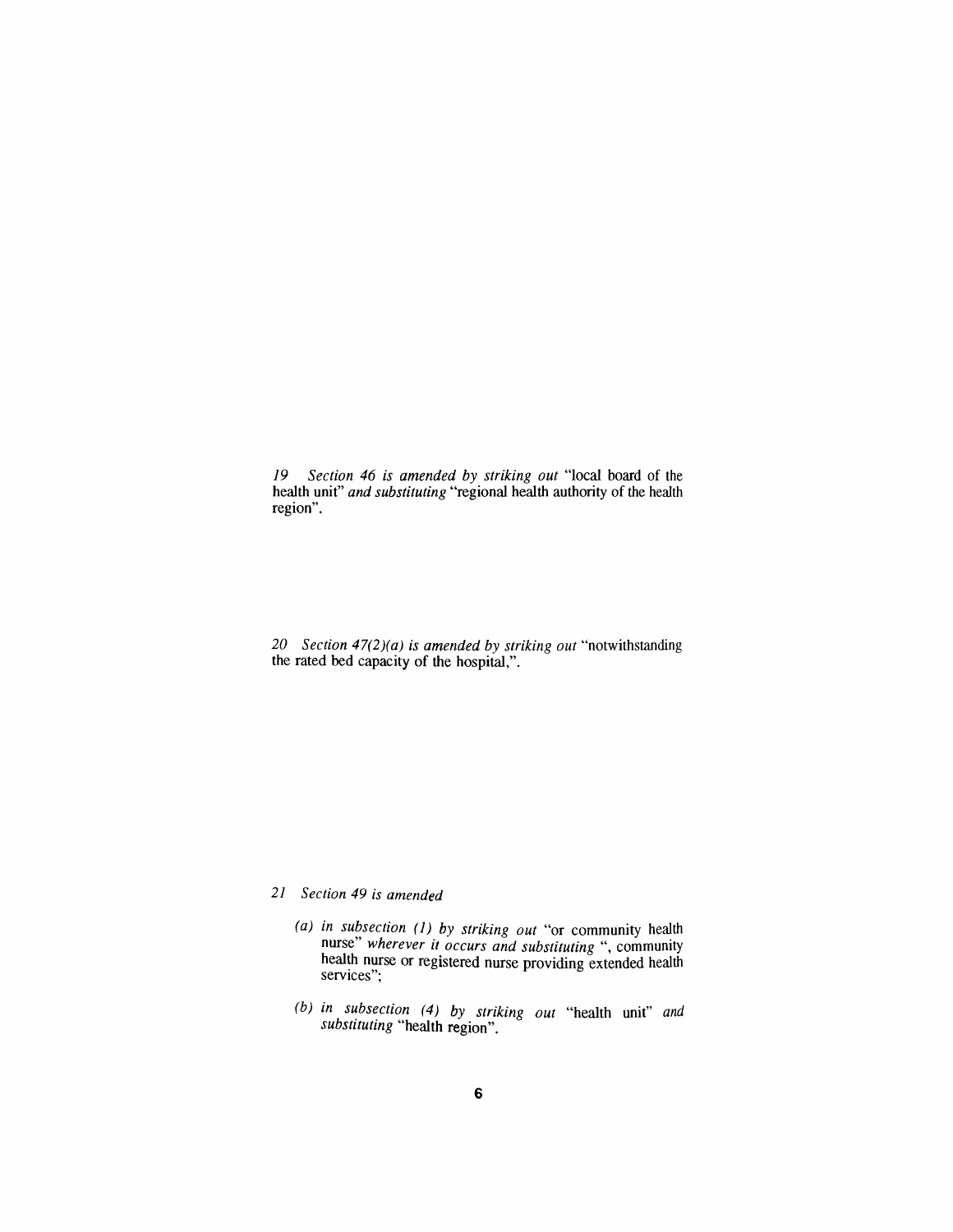- *(b) where the presence of a communicable disease is confirmed, carry out any measures prescribed in the regulations in respect of that communicable disease.*
- *(2) The jurisdiction of a medical officer of health extends to any person who is known or suspected to be*
	- *(a) infected with a communicable disease,*
	- *(b) a carrier,*
	- *(c) a contact, or*
	- *(d) susceptible to and at risk of contact with a communicable disease,*

*whether or not that person resides within the boundaries of the health unit.*

*19 Section 46 presently reads:*

*46 A person transporting another person who he knows or has reason to believe is sufferingfrom a communicable disease requiring isolation or quarantine under the regulations shall inform the medical officer of health of the local board of the health unit in which the person is being transported and comply with any conditions respecting the transportation that are prescribed by the medical officer of health.*

*20 Section 47(2) presently reads:*

*(2) On the recommendation ofthe Minister, the Lieutenant Governor in Council*

- *(a) may order a board of an approved hospital as defined in the Hospitals Act to provide isolation or quarantine accommodation in the amount and manner prescribed in the order, notwithstanding the rated bed capacity of the hospital, and*
- *(b) may order the owner of a facility to provide isolation or quarantine accommodation in the amount and manner prescribed in the order.*
- *21 Section 49(1) and (4) presently read:*

*49(1) Where a physician or community health nurse knows or has reason to believe that a person*

- *(a) is infected with a disease prescribed in the regulations for the purposes of this section, and*
- *(b) refuses or neglects*

*(i) to submit*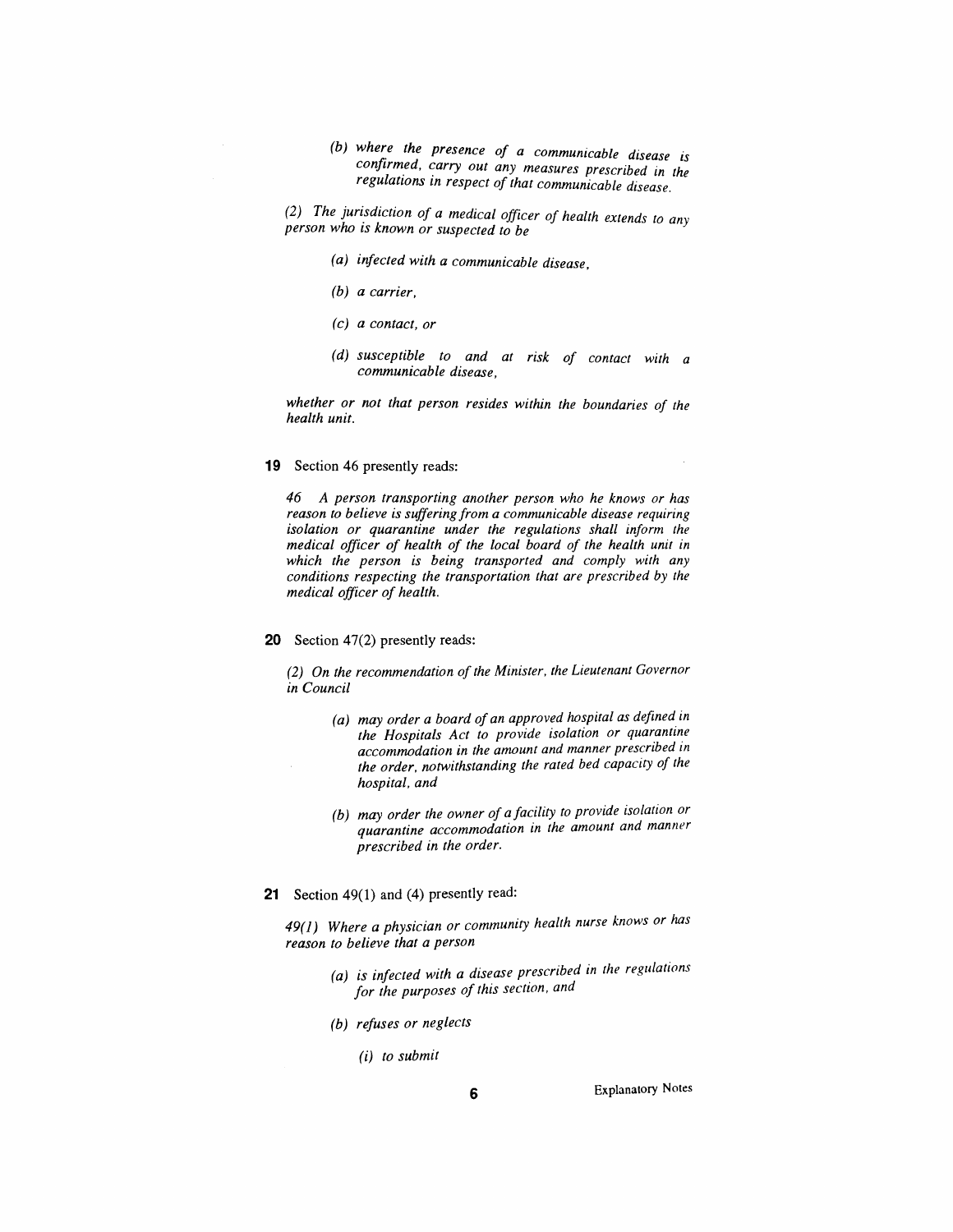#### *22 Section 75(1) is amended*

- *(a) in clause (a.1) by striking out "33(1)(b)(i)" and substituting "33(1)(a)".*
- *(b) by repealing clause (f.1)(ii);*
- *(c) in clause (g) by striking out "waste management facilities and";*
- *(d) by adding the following after clause (g);*
	- *(g.01) respecting the handling and disposal of biomedical waste;*
- *(e) by repealing clauses (j.1) and (j.2);*
- *(f) in clause (k) by striking out "local boards" and substituting "regional health authorities";*
- *(g) by repealing clauses (k.1) to (o.2);*
- *(h) in clause (p) by striking out "local boards" and substituting "regional health authorities";*
- *(i) by repealing clause (p.1);*
- *(j) in clause (p.2) by striking out "local board" wherever it occurs and substituting "regional health authority";*
- *(k) by repealing clause (q) and substituting the following:*
	- *(q) respecting the extended health services that may be provided by a registered nurse providing extended*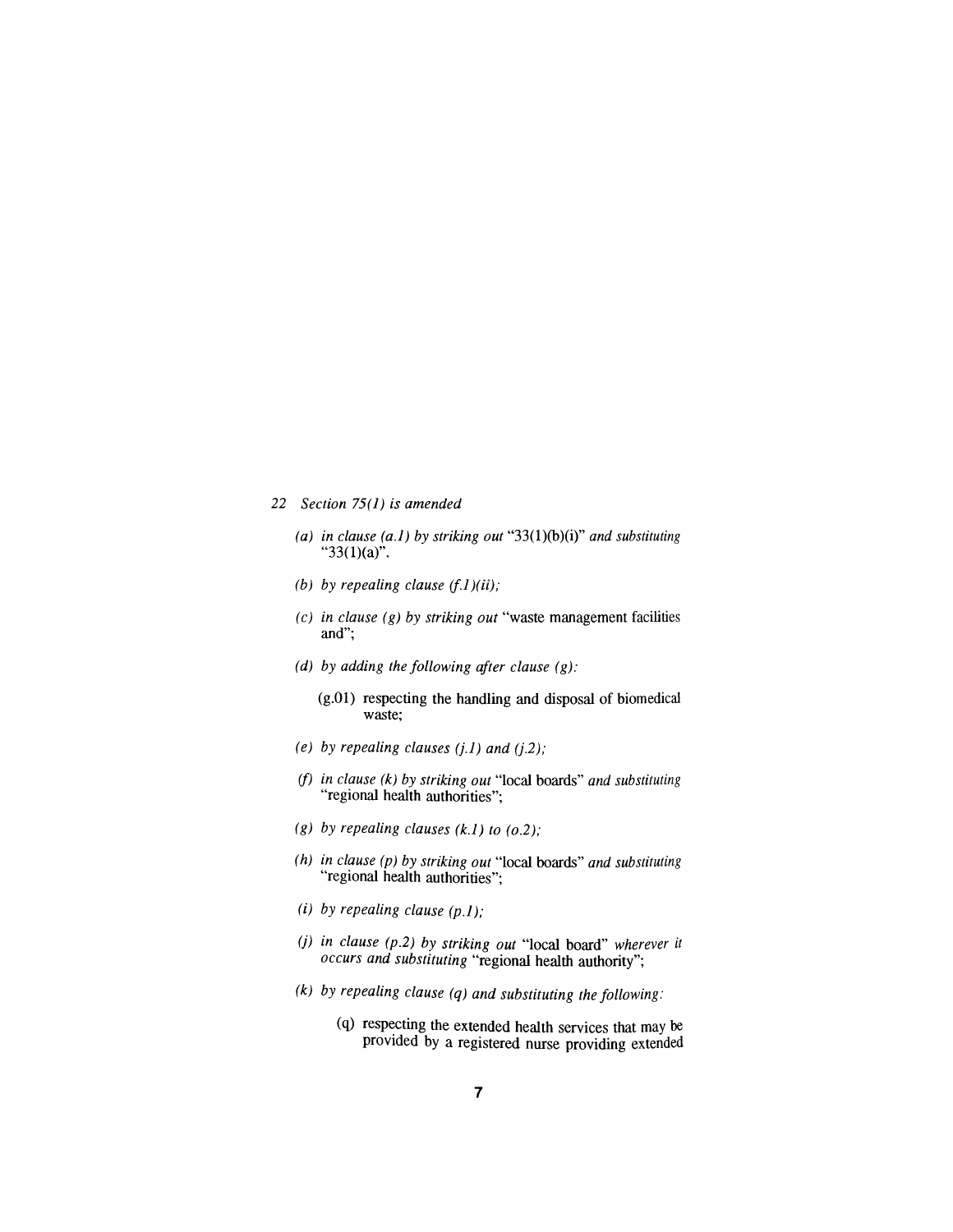- *(A) to a medical examination for the purpose of ascertaining whether or not he is infected with that disease, or*
- *(B) to medical, surgical or other remedial treatment that has been prescribed by a physician and that is necessary to render the person non-infectious, or*
- *(ii) to comply with any other conditions that have been prescribed by a physician as being necessary to mitigate the disease or limit its spread to others,*

*the physician or community health nurse shall immediately notify the medical officer of health in the prescribed form.*

*(4) Where the physician referred to in subsection (1) is a medical officer of health in the health unit in which the alleged infected person is located, he may issue the certificate referred to in subsection (2).*

- *22 Section 75(1) presently reads in part:*
	- *75(1) The Lieutenant Governor in Council may make regulations*
		- *(a.1) prescribing communicable diseases of which immediate notification is required for the purposes of sections 33(1)(b)(i), 34(a)(i) and 37(b);*
		- *(f.1) respecting the location, operation, maintenance, equipping, cleansing, disinfecting and disinfestation of*
			- *(i) abattoirs,*
			- *(ii) premises where livestock or poultry are kept,*
			- *(iii) noxious trades,*
			- *(iv) camps and campgrounds, and*
			- *(v) wells, water fountains, cisterns and water tanks;*
		- *(g) respecting the construction, location, operation, maintenance, disinfection, disinfestation and disposition of waste managementfacilities and outdoor lavatories;*
		- *(g.1) prescribing the maximum level of contaminants permissible in air or water;*
		- *(j.1) respecting the management, maintenance, functions, duties and jurisdiction of local boards,*
		- *(j.2) prohibiting a local board from engaging in specified in the regulations that commitment without the prior consent of the Minister:*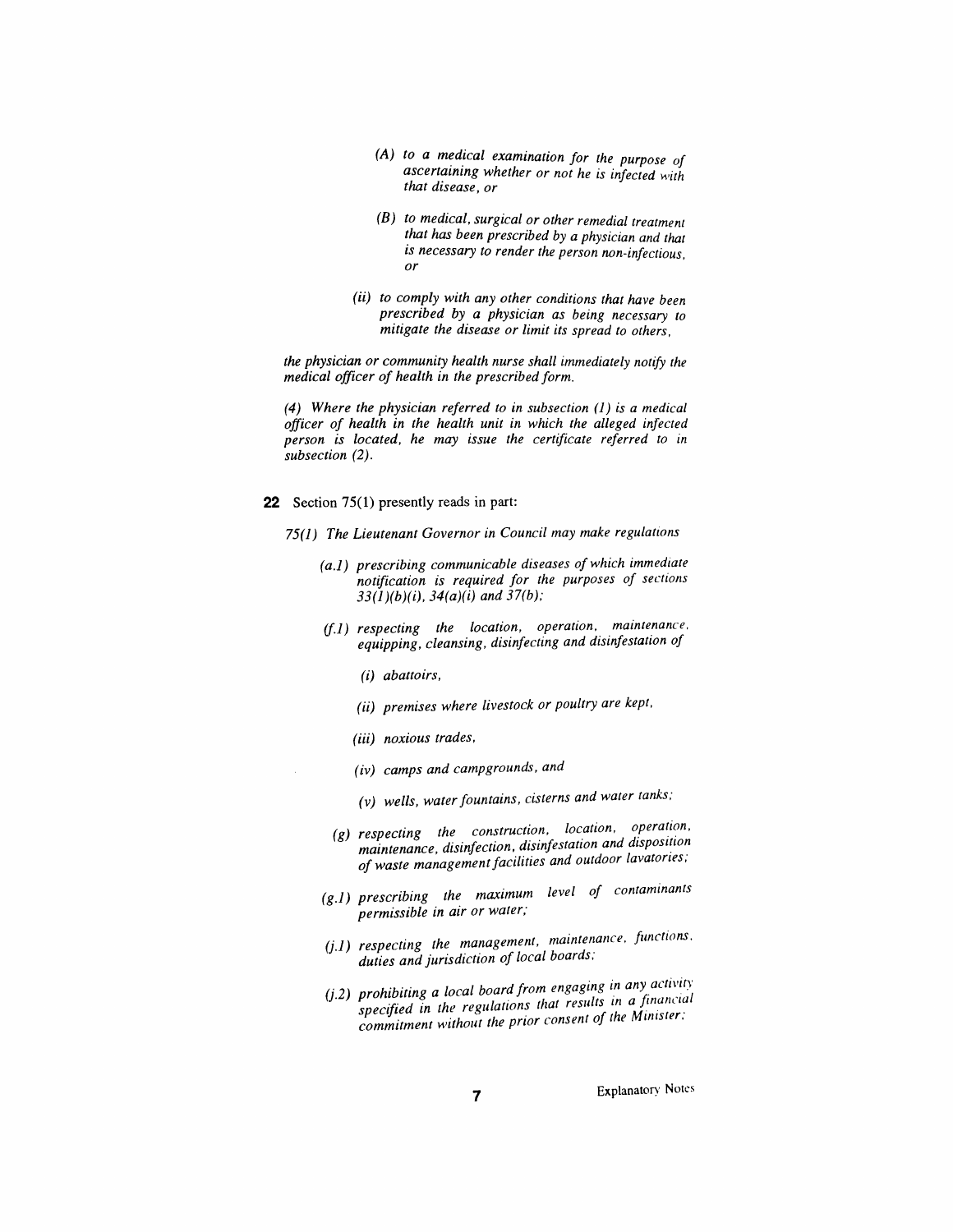*health services and respecting the terms and conditions under which those services may be provided;*

- *(q.01) respecting any additional training and experience that may be required by a registered nurse providing extended health services to be eligible to provide particular extended health services;*
- *(q.02) respecting any conditions relating to the employment or engagement of a registered nurse providing extended health services;*
- *(l) in clause (q.1) by striking out "22(2)" and substituting "22".*
- *(m) by repealing clause (r.1).*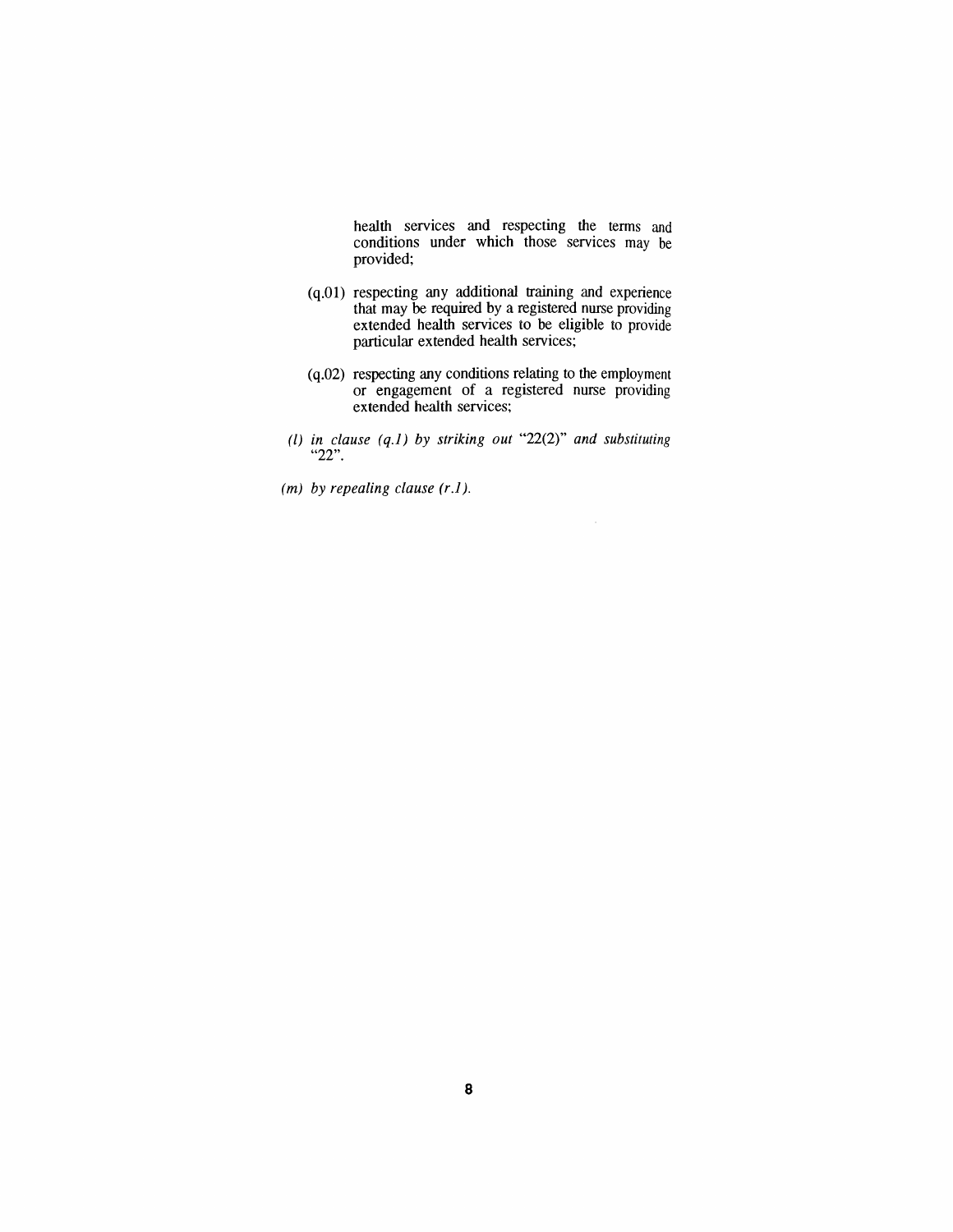- *(k) respecting the qualifications of persons employed as inspectors by local boards;*
- *(k.1) respecting accounting policy and procedures of local boards, including the manner of administration offunds by local boards;*
	- *(l) prescribing the fiscal year of local boards;*
- *(l.1) respecting the manner in which and the terms and conditions subject to which a local board may acquire, hold and dispose of property and respecting the circumstances under which the acquisition, holding or disposition of property by a local board is prohibited;*
- *(m) respecting the purposes and manner of investment of funds not required for immediate use for the purpose of section 16(2)(a);*
- *(m.1) respecting the manner in which local boards may borrow money, the rate of interest on borrowing, the terms of borrowing, the periods and the purposes of borrowing for the purposes of section*  $16(2)(c)$ ;
	- *(n) respecting the manner of submission of the copy of the budget, and the date prior to which it must be submitted for the purposes ofsection 26(1);*
- *(n.1) declaring that, for the purposes of section 27(4), the standards, as they exist from time to time, of any accounting body named in the regulations shall be in force in whole or in part or with any revisions, variations or modifications that are specified by the regulations;*
	- *(o) respecting the purpose for which and the circumstances and conditions under which a local board may retain the unexpended balances of operating revenue that are shown to be surplusfor the purposes ofsection 27(5);*
- *(o.1) respecting the manner ofsubmission of the annual report and the date by which it must be submitted for the purposes ofsection 29(1);*
- *(o.2) governing the winding-up of a foundation under Part 2.1;*
	- *(p) respecting the kinds and basic standards of health promotional, preventive, diagnostic, treatment, rehabilitative and palliative services, supplies, equipment and care that must be provided by local boards and the conditions under which they are to be provided;*
- (p.1) respecting the kinds and basic standards of health<br>promotional, preventive, diagnostic, treatment. promotional, preventive, augustac.<br>rehabilitative and palliative services, supplies, equipment<br>rehabilitative and palliative services, supplies, equipment rehabilitative and palliative services, supplies, equipment<br>and care that may be provided by local boards and the<br>they may be provided; and care that may be provided by local conditions under which they may be provided;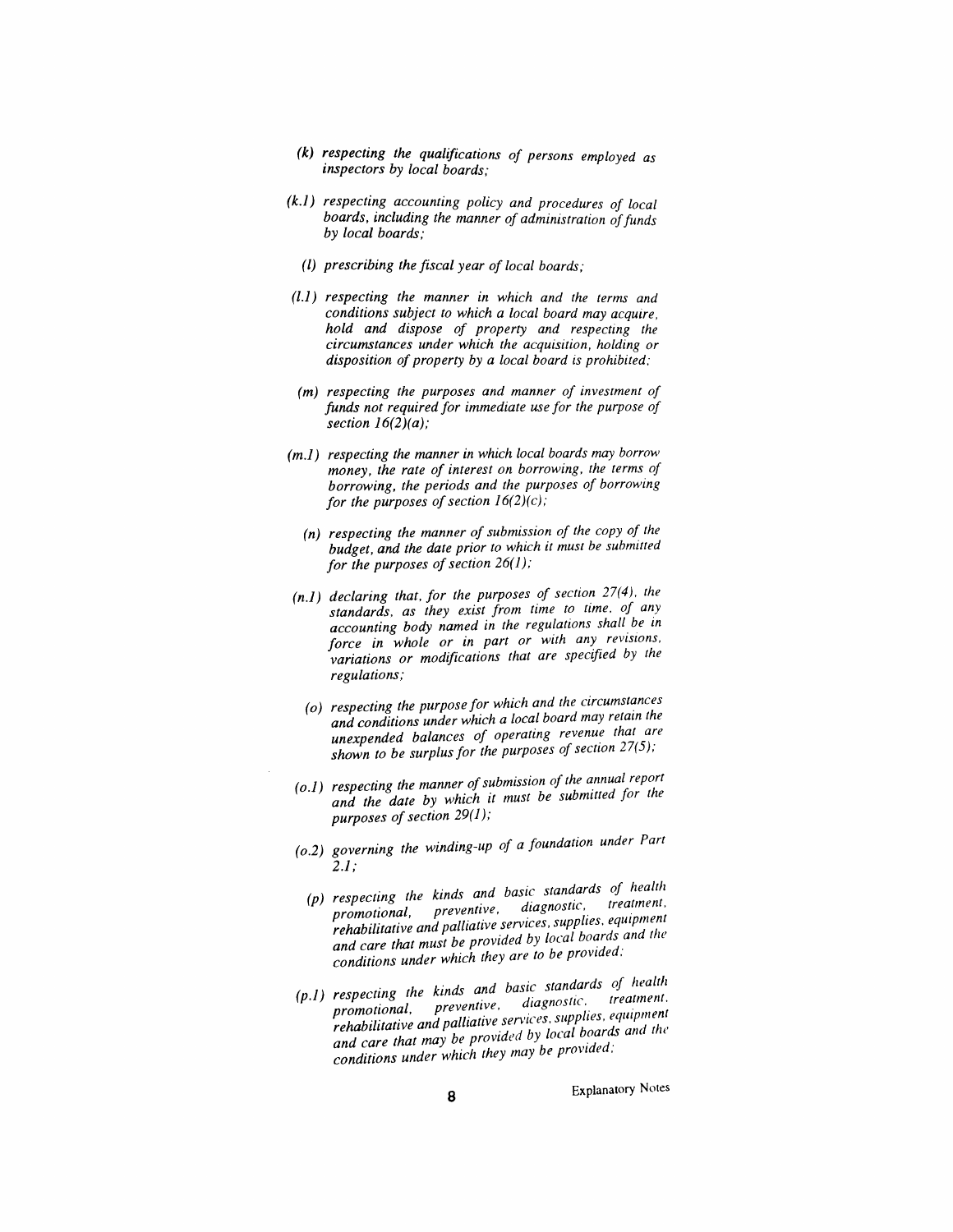*23 Sections 84 to 86.1 are repealed.*

*24 In the following provisions "local board" is struck out wherever it occurs and "regional health authority" is substituted:*

- *section 4(1), (2), (3), (5), (6), (7), (8) and (11); section 32; section 33(1) and (2); section 34(a); section 36; section 72(8); section 73(3), (4), (6), (7) and (8); section 74(1) and (2); section 82.*
- *25 The Public Health Amendment Act, 1995 is repealed.*
- *26 This Act comes into force on Proclamation.*